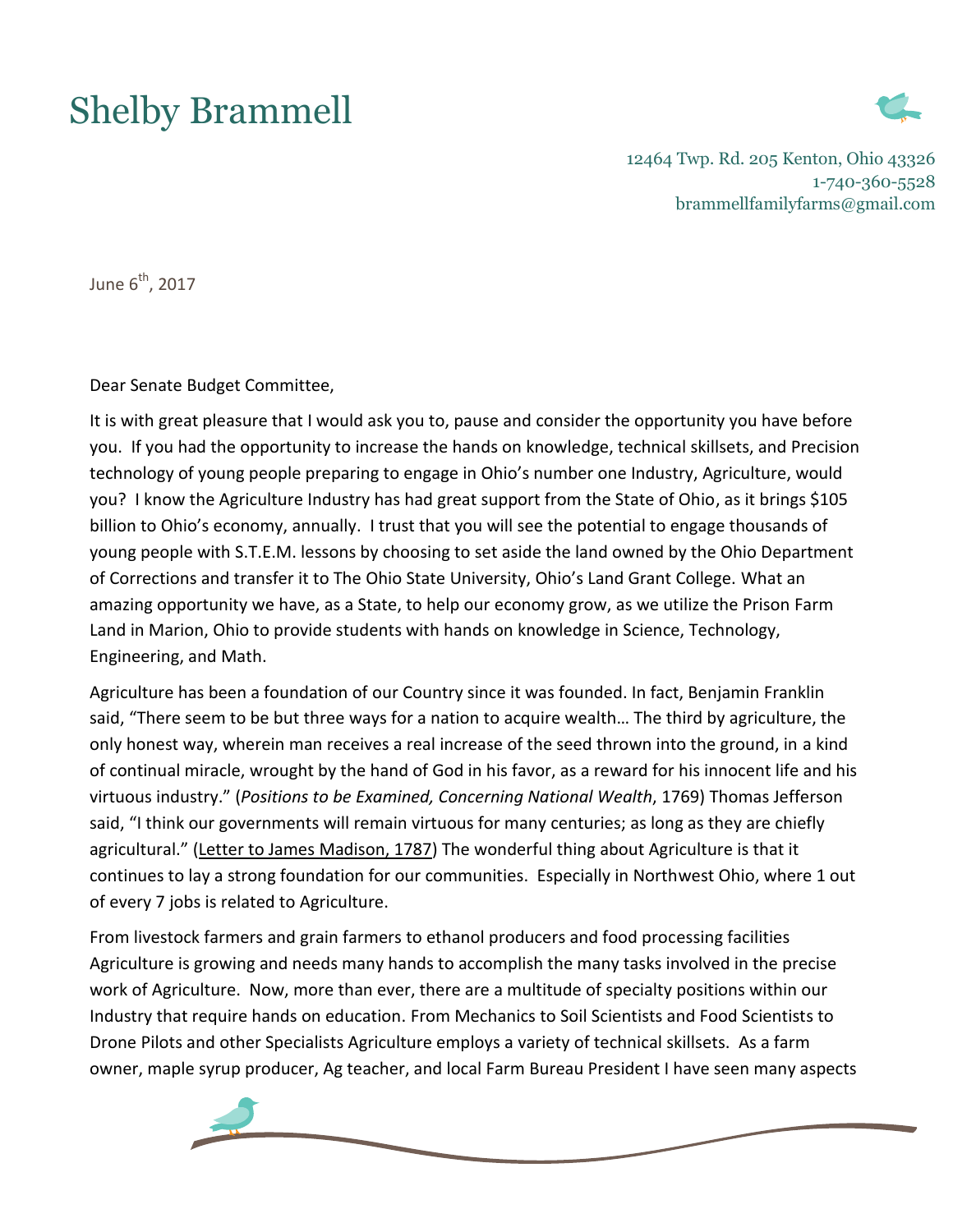of our great Industry. I also know many great farmers who would love to buy the land. However, as I reflect on my time as an FFA member and Ag Education/Ag Production student at the Ohio State University I most vividly reflect on the times spent in labs. I recently heard an Ag student talk about their "Hands on, Minds On" tinkering department. I truly believe the learning happens when students have access to be engaged in the real work of the farm and Ag. Industry. The lessons I recall most are the opportunities to learn directly on the farm or in the lab, whether I was preparing animals for showing, visiting livestock farms at Ohio State, in the Animal Nutrition lab figuring feed quality, in the greenhouse planting crops, or in the Ag Construction Systems Management Department Surveying land, these are the lessons that I truly learned from. As they say experience is the best teacher.

We recently planted 4,000 trees on our farm and I saw it was a culmination of many things I taught during the 5 years I was an Ag. Educator. During the experience of applying for grants, securing materials, running equipment, planting trees and preparing them for survival I was blessed to truly understand all of the bits and pieces I had gathered from 8 years as a student and 5 years as a teacher. Experience is what truly allowed me to understand the concepts of Water Quality, Soil type differences, and Ag Business Skillsets. Such a multi-faceted project allows for many opportunities to learn. As an Ag Educator, I spent time creating land labs where students could apply the book knowledge taught within the classroom, so that knowledge could be taken out of the classroom and brought to life. I believe the same thing can happen to thousands of students, if the prison land is allowed to be used for higher education purposes. Experiential learning on the farm, working with my peers, raising livestock, hay, and maple syrup has taught me things I did not learn within the classroom. Once a student is done with higher education the most important part of their resume, is typically not where they went to school, but instead where they went to work while they were in school. What experiences do they have that will allow them to be an asset to the Agriculture Industry. The prison ground, if left in the hands of higher education and properly managed, as a learning lab, will provide students with the hands on skills they need to help our Industry and Great State of Ohio Thrive.

I know great hard working farm families that could grow in their technical skills if their students headed off to college. Sadly, these students are needed on the farm, so they cannot afford to travel far away to college. In fact, I know a family with 2 college aged students that raise 40,000 pigs each year. That equates to twenty-three million and forty thousand three oz. servings of Pork. Take a moment to guess how many people work on their farm. 6 people are providing millions of servings of Pork. It is truly important that they are highly technical and educated about how to do their job properly. These boys have worked hard on the farm all of their lives and their parents value higher education. As a teacher I can see these two would learn the best in a hands on, minds on, environment. This is true of many people that are ideal candidates to work within the Agriculture